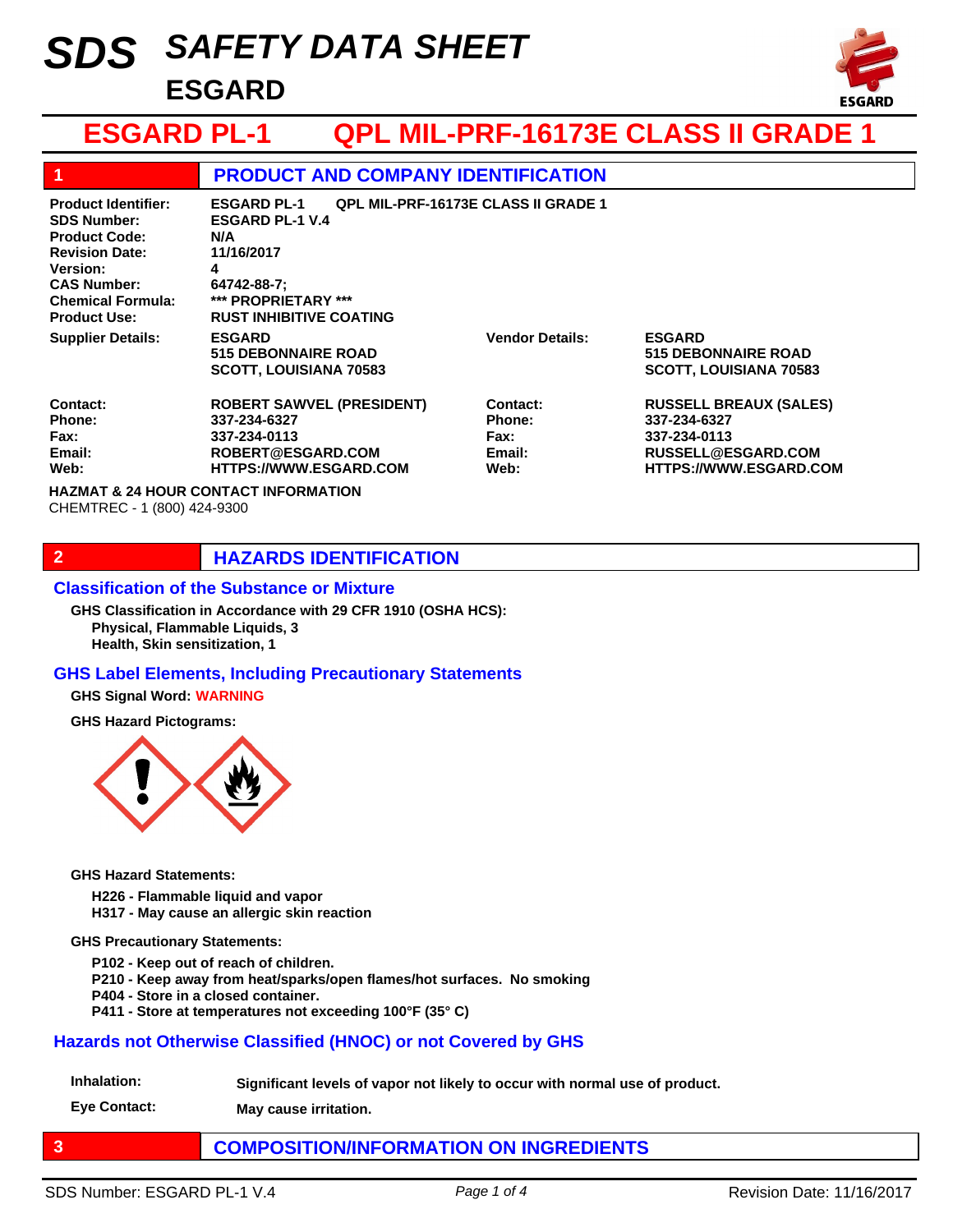| Cas#                                                        | % Chemical Name |  |  |
|-------------------------------------------------------------|-----------------|--|--|
| 64742-88-7 20-40% Solvent naphtha, petroleum, medium aliph. |                 |  |  |

| 4                    | <b>FIRST AID MEASURES</b>                                                                                                                                                                                                                                                           |
|----------------------|-------------------------------------------------------------------------------------------------------------------------------------------------------------------------------------------------------------------------------------------------------------------------------------|
| Inhalation:          | Not a direct hazard if product is applied as recommended and used for intended purposes. If respiratory<br>symptoms should develop move personnel away from source of exposure and into fresh air.                                                                                  |
| <b>Skin Contact:</b> | Wipe excess material from skin with a cloth. Wash contaminated area of skin with a waterless skin cleanser<br>once all product is removed wash with soap and water. Should a waterless skin cleanser not be available wash<br>skin for a minimum of 15 minutes with soap and water. |
| <b>Eye Contact:</b>  | Flush with large amounts of water for a minimum of 15 minutes. If irritation persists seek medical attention<br>immediately.                                                                                                                                                        |
| Ingestion:           | Not a direct hazard if product is applied as recommended and used for intended purposes. If ingestion should<br>occur seek medical attention immediately.                                                                                                                           |

|  | <b>FIRE FIGHTING MEASURES</b> |
|--|-------------------------------|
|--|-------------------------------|

| <b>Flammability:</b><br><b>Flash Point:</b><br><b>Flash Point Method:</b> | Combustible. Will not readily ignite.<br>118° F (47.8° C) PMCC<br><b>Pensky-Martens Closed Cup Test</b>         |
|---------------------------------------------------------------------------|-----------------------------------------------------------------------------------------------------------------|
| <b>Extinguishing Media:</b>                                               | Extinguish with dry chemical, CO2, water spray, foam, sand, and/or earth. Water and<br>foam may cause frothing. |
| <b>Special Considerations:</b>                                            | Fire fighters should enter area wearing positive pressure respiratory protection.                               |

| 6                                 | <b>ACCIDENTAL RELEASE MEASURES</b>                                                                                                                                                                                                                                                                                                                                                                                                                                                                                                                                                                                                                                                                                                                                                                          |
|-----------------------------------|-------------------------------------------------------------------------------------------------------------------------------------------------------------------------------------------------------------------------------------------------------------------------------------------------------------------------------------------------------------------------------------------------------------------------------------------------------------------------------------------------------------------------------------------------------------------------------------------------------------------------------------------------------------------------------------------------------------------------------------------------------------------------------------------------------------|
| <b>Personal Precautions:</b>      | No action should be taken that may involve personal risk. In the event of a spill immediately contact<br>upper management for final instructions. Keep unnecessary and unprotected personnel from entering.<br>Do not touch or walk through spilled materials. No smoking. Shut off and keep spilled product away from<br>all possible ignition sources. Avoid breathing and vapor or mist that may be produced. Ensure proper<br>ventilation. Don appropriate personal protective equipment before proceeding with any cleanup<br>(See section 8).                                                                                                                                                                                                                                                         |
| <b>Environmental Precautions:</b> | Avoid dispersal of spilled material and runoff from contacting soil, waterways, drains, and sewers.<br>Inform all relevant authorities if the product has caused environmental pollution to sewers, waterways,<br>soil, air, etc.                                                                                                                                                                                                                                                                                                                                                                                                                                                                                                                                                                           |
| Spill containment and clean up:   | Consult with management or proper authority to determine if cleanup may be conducted safely.<br>Avoid the use of any high powered or jet water stream that may spread the product. After donning proper<br>personal protective equipment (See section 8) transfer bulk of material into another container. Dilute<br>with water and mop up if product is water-soluble if not absorb any remaining residue with proper<br>absorbents such as earth or vermiculite. Do not use any combustible material as an absorbent. Sweep<br>up and dispose of as solid waste in accordance with applicable federal, state, and local regulations.<br>Contact a certified/licensed waste disposal company for proper disposal of waste. Absorbent material<br>may pose the same hazard (if any) as the spilled product. |

**See Section 1 for emergency contact information and Section 13 for waste disposal**.

|                              | <b>HANDLING AND STORAGE</b>                                                                                                    |
|------------------------------|--------------------------------------------------------------------------------------------------------------------------------|
| <b>Handling Precautions:</b> | Avoid contact with skin and eyes. Observe good standards of industrial hygiene. Keep away<br>from sources of ignition.         |
| <b>Storage Requirements:</b> | Storage Temperature: 0-100°F (-18 -35°C)<br>Storage Precautions: Keep in closed containers away from heat, sparks, and flames. |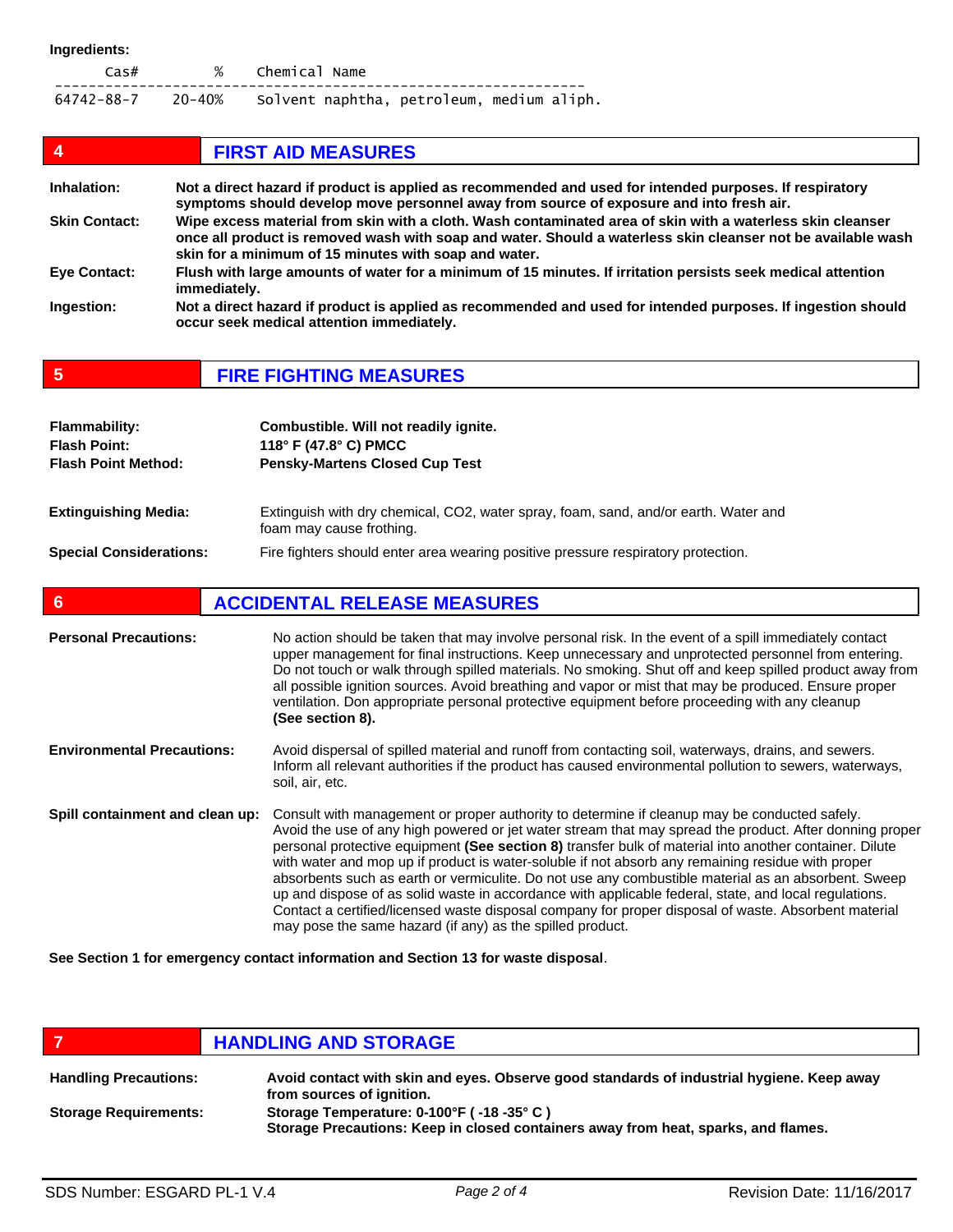## **8 EXPOSURE CONTROLS/PERSONAL PROTECTION**

| <b>Engineering Controls:</b><br><b>Personal Protective</b><br>Equipment: | Provide forced air ventilation when applying in confined spaces.<br>HMIS PP, C   Safety Glasses, Gloves, Apron<br>Respiratory Protection: Unlikely to be necessary. Use approved chemical filter respirator.<br>Eyes: Use of safety glasses or chemical eye goggles is suggested.<br>Hands: Use of non-natural and non-butyl rubber gloves is recommended.<br>Skin: Use protective clothing. Use of pants, long sleeve shirt, and apron recommended when<br>applying product |
|--------------------------------------------------------------------------|------------------------------------------------------------------------------------------------------------------------------------------------------------------------------------------------------------------------------------------------------------------------------------------------------------------------------------------------------------------------------------------------------------------------------------------------------------------------------|
| <b>Exposure Limits:</b>                                                  | Not determined.                                                                                                                                                                                                                                                                                                                                                                                                                                                              |

**Always pratice good hygiene. Remember chemicals can transfer from your hands to things that may cause ingestion of product, e.g., food, cigarettes, etc. Always wash hands and skin thoroughly after coming into contact with product even if proper personal protective equipment was used.** 

| 9                                                                                                                             | PHYSICAL AND CHEMICAL PROPERTIES                                                            |                                                                                     |                                                                                                   |
|-------------------------------------------------------------------------------------------------------------------------------|---------------------------------------------------------------------------------------------|-------------------------------------------------------------------------------------|---------------------------------------------------------------------------------------------------|
| Appearance:<br><b>Physical State:</b><br><b>Spec Grav./Density:</b><br><b>Boiling Point:</b><br><b>Vapor Pressure:</b><br>pH: | Tan<br>Liauid<br>$(25^{\circ}C): 1.18$<br>$>300^{\circ}$ F (148°C)<br>Not determined<br>7.5 | Odor:<br>Solubility:<br><b>Freezing/Melting Pt.:</b><br><b>Flash Point:</b><br>VOC: | Mild Odor<br>Not water soluble<br>Not determined<br>118°F (47.8°C) PMCC<br>310 gr/l (2.6 lbs/gal) |
| <b>Volume Solids:</b>                                                                                                         | 60%                                                                                         |                                                                                     |                                                                                                   |

| <b>Chemical Stability:</b>      | Product is stable under normal conditions.                                                                                                                                                 |
|---------------------------------|--------------------------------------------------------------------------------------------------------------------------------------------------------------------------------------------|
| <b>Conditions to Avoid:</b>     | Exposed flames; high temperature sources; strong oxidizers                                                                                                                                 |
| <b>Materials to Avoid:</b>      | <b>Strong Oxidizing Agents.</b>                                                                                                                                                            |
| <b>Hazardous Decomposition:</b> | Combustion can produce a variety of compounds including oxides of sulfur, oxides of carbon,<br>water vapor, and unidentified organic and inorganic compounds - some of which may be toxic. |

**11 TOXICOLOGICAL INFORMATION**

LD50 (Animal/Oral): No data available

Possible Health Effects:

Eyes - Mildly irritating

Skin - Prolonged contact may cause skin irritation

Inhalation - Product is unlikely to present any significant hazard during normal of product use at ambient temperature. Should product be sprayed and inhaled due to the lack of personal protective gear or proper ventilation pulmonary abnormalities could occur.

Ingestion - Ingestion of this product is not a health hazard likely to arise when using and applying product correctly and for intended use.

**12 ECOLOGICAL INFORMATION**

No data available

| -13 | <b>DISPOSAL CONSIDERATIONS</b> |
|-----|--------------------------------|
|-----|--------------------------------|

**10 STABILITY AND REACTIVITY**

**14 TRANSPORT INFORMATION**

**UN1139, Coating solution (includes surface treatments or coatings used for industrial or other purposes such as vehicle undercoating, drum or barrel lining), 3, PGIII**

**Export Code:** 2712.12.2500